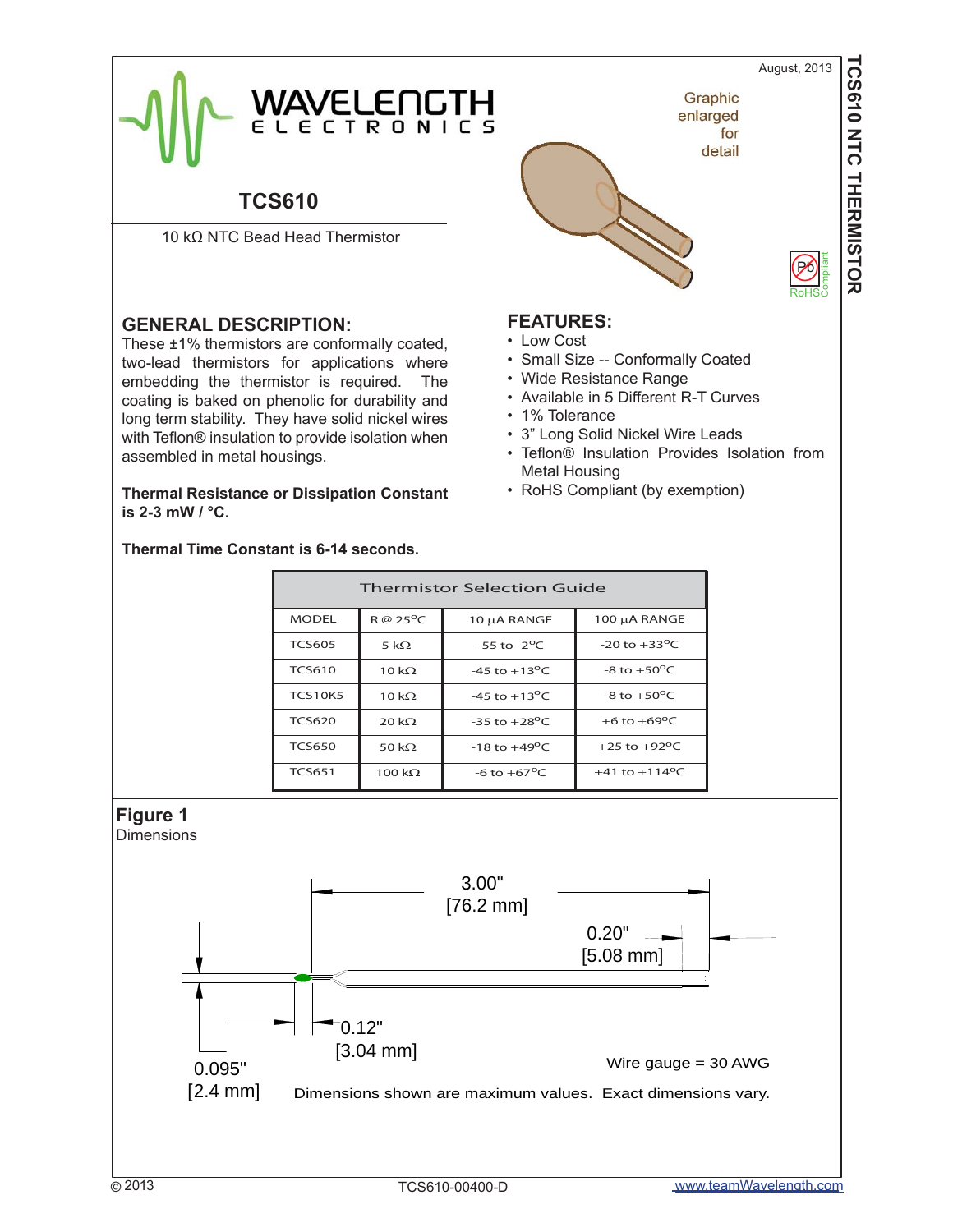**PAGE 2** 

**TCS610**

# **RESISTANCE VERSUS TEMPERATURE RESPONSE TCS610 10 kΩ THERMISTOR @ 25°C**

10 μA TEMPERATURE RANGE: -45 to +13°C 100 μA TEMPERATURE RANGE: -8 to +50°C

| <b>TEMP</b><br>$(^{\circ}C)$ | $R_T$<br>$(\Omega)$ | $(10 \mu A)$ | VOLT (V)   VOLT (V)<br>$(100 \mu A)$ | <b>TEMP</b><br>$(^{\circ}C)$ | $R_T$<br>$(\Omega)$ | VOLT (V)<br>$(10 \mu A)$ | VOLT (V)<br>$(100 \mu A)$ | <b>TEMP</b><br>$(^{\circ}C)$ | $R_T$<br>$(\Omega)$ | VOLT (V)<br>$(10 \mu A)$ | VOLT (V)<br>$(100 \mu A)$ |
|------------------------------|---------------------|--------------|--------------------------------------|------------------------------|---------------------|--------------------------|---------------------------|------------------------------|---------------------|--------------------------|---------------------------|
| $-45$                        | 473200              | 4.732        |                                      | $-13$                        | 65260               | 0.652                    |                           | 19                           | 13070               |                          | 1.307                     |
| $-44$                        | 441800              | 4.418        |                                      | $-12$                        | 61750               | 0.617                    |                           | 20                           | 12490               |                          | 1.249                     |
| $-43$                        | 412600              | 4.126        |                                      | $-11$                        | 58450               | 0.584                    |                           | 21                           | 11940               |                          | 1.194                     |
| $-42$                        | 385600              | 3.856        |                                      | $-10$                        | 55340               | 0.553                    |                           | 22                           | 11420               |                          | 1.142                     |
| $-41$                        | 360500              | 3.605        |                                      | $-9$                         | 52420               | 0.524                    |                           | 23                           | 10920               |                          | 1.092                     |
| $-40$                        | 337200              | 3.372        |                                      | $-\mathbf{8}$                | 49670               | 0.496                    | 4.967                     | 24                           | 10450               |                          | 1.045                     |
| $-39$                        | 315500              | 3.155        |                                      | $-7$                         | 47080               | 0.470                    | 4.708                     | 25                           | 10000               |                          | 1.000                     |
| $-38$                        | 295400              | 2.954        |                                      | $-6$                         | 44640               | 0.446                    | 4.464                     | 26                           | 9572                |                          | 0.957                     |
| $-37$                        | 276700              | 2.767        |                                      | $-5$                         | 42340               | 0.423                    | 4.234                     | 27                           | 9165                |                          | 0.916                     |
| $-36$                        | 259300              | 2.593        |                                      | -4                           | 40170               | 0.401                    | 4.017                     | 28                           | 8777                |                          | 0.877                     |
| $-35$                        | 243100              | 2.431        |                                      | $-3$                         | 38120               | 0.381                    | 3.812                     | 29                           | 8408                |                          | 0.840                     |
| $-34$                        | 228000              | 2.280        |                                      | $-2$                         | 36200               | 0.362                    | 3.620                     | 30                           | 8056                |                          | 0.805                     |
| $-33$                        | 213900              | 2.139        |                                      | $-1$                         | 34380               | 0.343                    | 3.438                     | 31                           | 7721                |                          | 0.772                     |
| $-32$                        | 200800              | 2.008        |                                      | 0                            | 32660               | 0.326                    | 3.266                     | 32                           | 7402                |                          | 0.740                     |
| $-31$                        | 188600              | 1.886        |                                      | $\overline{1}$               | 31040               | 0.310                    | 3.104                     | 33                           | 7098                |                          | 0.709                     |
| $-30$                        | 177200              | 1.772        |                                      | $\overline{\mathbf{2}}$      | 29510               | 0.295                    | 2.951                     | 34                           | 6808                |                          | 0.680                     |
| $-29$                        | 166500              | 1.665        |                                      | 3                            | 28060               | 0.280                    | 2.806                     | 35                           | 6531                |                          | 0.653                     |
| $-28$                        | 156600              | 1.566        |                                      | $\overline{\mathbf{4}}$      | 26690               | 0.266                    | 2.669                     | 36                           | 6267                |                          | 0.626                     |
| $-27$                        | 147300              | 1.473        |                                      | 5                            | 25400               | 0.254                    | 2.540                     | 37                           | 6015                |                          | 0.601                     |
| $-26$                        | 138600              | 1.386        |                                      | 6                            | 24180               | 0.241                    | 2.418                     | 38                           | 5774                |                          | 0.577                     |
| $-25$                        | 130500              | 1.305        |                                      | $\overline{7}$               | 23020               | 0.230                    | 2.302                     | 39                           | 5545                |                          | 0.554                     |
| $-24$                        | 122900              | 1.229        |                                      | 8                            | 21920               | 0.219                    | 2.192                     | 40                           | 5326                |                          | 0.532                     |
| $-23$                        | 115800              | 1.158        |                                      | 9                            | 20890               | 0.208                    | 2.089                     | 41                           | 5116                |                          | 0.511                     |
| $-22$                        | 109200              | 1.092        |                                      | 10                           | 19900               | 0.199                    | 1.990                     | 42                           | 4916                |                          | 0.491                     |
| $-21$                        | 103000              | 1.030        |                                      | 11                           | 18970               | 0.189                    | 1.897                     | 43                           | 4725                |                          | 0.472                     |
| $-20$                        | 97130               | 0.971        |                                      | 12                           | 18090               | 0.180                    | 1.809                     | 44                           | 4543                |                          | 0.454                     |
| $-19$                        | 91660               | 0.916        |                                      | 13                           | 17260               | 0.172                    | 1.726                     | 45                           | 4368                |                          | 0.436                     |
| $-18$                        | 86540               | 0.865        |                                      | 14                           | 16470               |                          | 1.647                     | 46                           | 4201                |                          | 0.420                     |
| $-17$                        | 81730               | 0.817        |                                      | 15                           | 15710               |                          | 1.571                     | 47                           | 4041                |                          | 0.404                     |
| $-16$                        | 77220               | 0.772        |                                      | 16                           | 15000               |                          | 1.500                     | 48                           | 3888                |                          | 0.388                     |
| $-15$                        | 72980               | 0.729        |                                      | 17                           | 14320               |                          | 1.432                     | 49                           | 3742                |                          | 0.374                     |
| $-14$                        | 69000               | 0.690        |                                      | 18                           | 13680               |                          | 1.368                     | 50                           | 3602                |                          | 0.360                     |

You can approximate the response of a thermistor with the Steinhart-Hart Equation. The A, B, and C values listed below apply to the following equation. The coefficients are optimized for the ranges covered by the reference currents.

| $\frac{1}{n}$ = A + B x ln R + C x (ln R) <sup>3</sup> , where R is in ohms and T is in Kelvin |                                                                                                                       |  |
|------------------------------------------------------------------------------------------------|-----------------------------------------------------------------------------------------------------------------------|--|
|                                                                                                | <u>and the second community of the second community of the second community of the second community of the second</u> |  |

| <b>Steinhart-Hart Coefficients</b> |             |              |            |  |  |
|------------------------------------|-------------|--------------|------------|--|--|
|                                    | 10 µA RANGE | 100 µA RANGE |            |  |  |
| A                                  | 1.1235E-03  | A            | 1.1279E-03 |  |  |
| B                                  | 2.3500E-04  | B            | 2.3429E-04 |  |  |
| C                                  | 8.4538E-08  | C            | 8.7298E-08 |  |  |

TCS610-00400-D